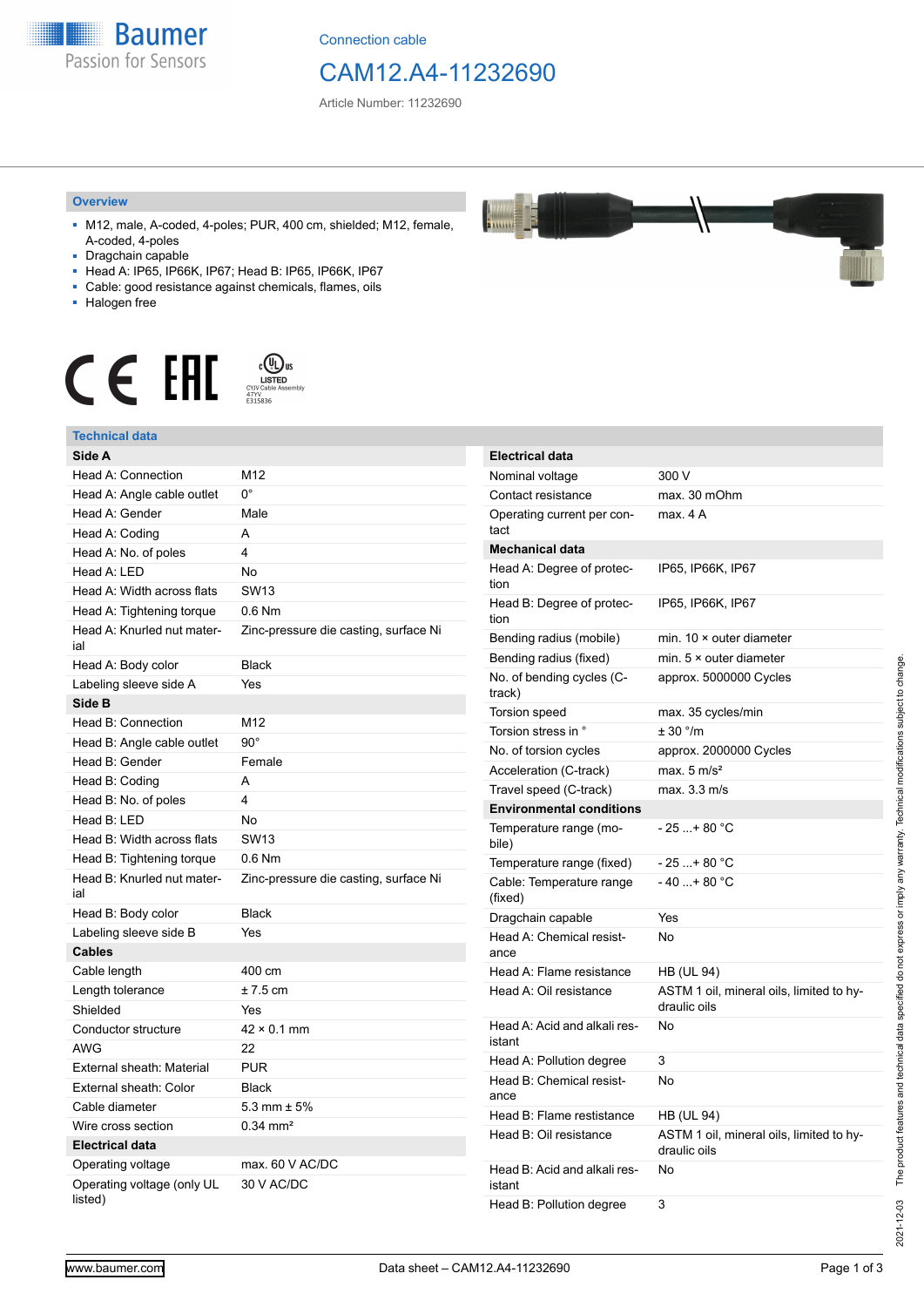

Connection cable

## CAM12.A4-11232690

Article Number: 11232690

### **Technical data**

**Technical drawing**

**Side A**

### **Environmental conditions**

Cable: Chemical resistance Good (DIN EN 60811-404)

Cable: Flame resistance Conform UL 1581 §1090 (H); CSA FT2; IEC 60332-2-2

## **Environmental conditions**

Cable: Silicone-free Yes

Cable: Oil resistance Good (DIN EN 60811-404)

## **Side B**

**Coding**

## **Technical drawing**





#### **Coding**





3

4